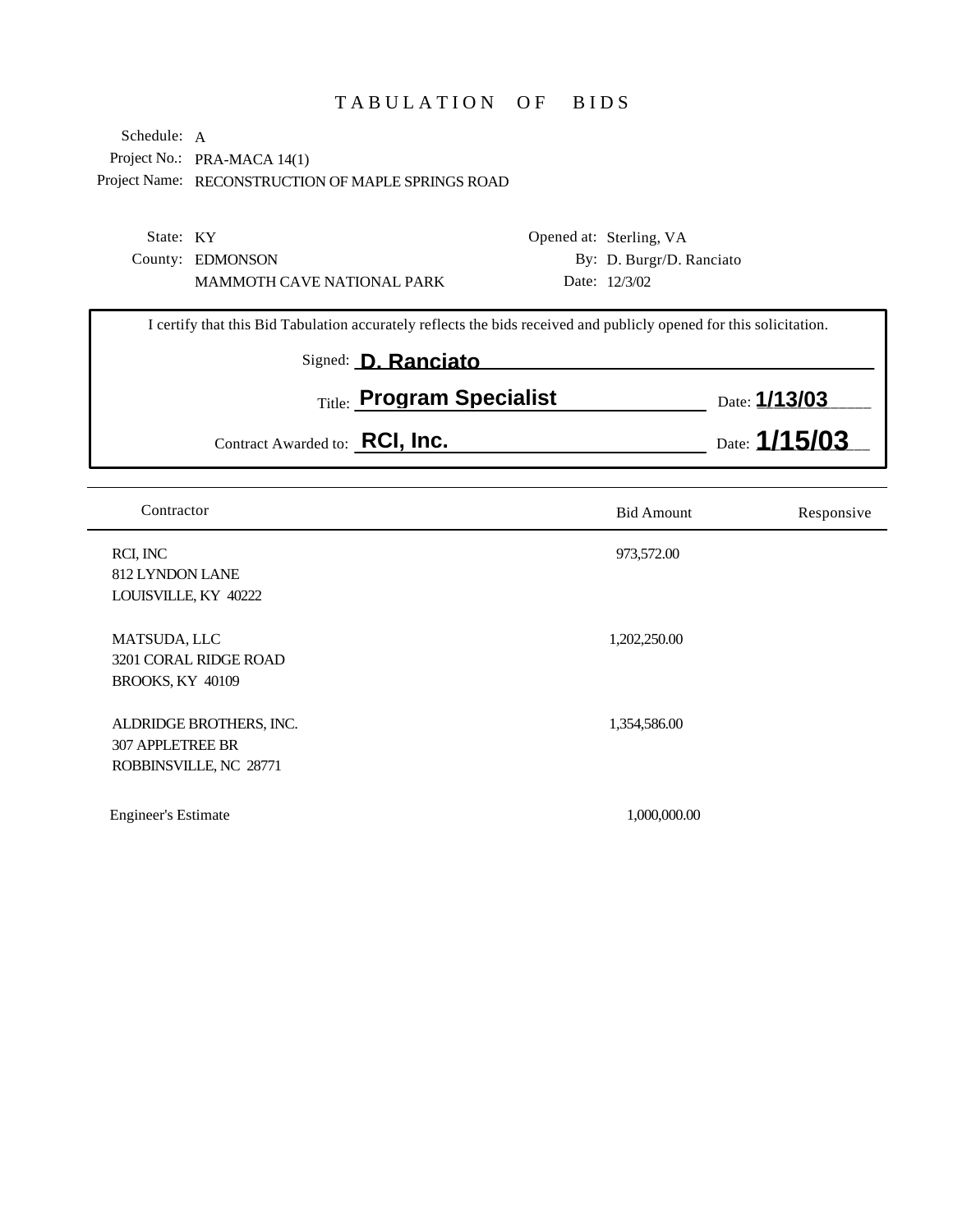| Item<br>No. | Item<br>Unit               | Item<br>Description              | Quantity   | Unit<br>Price | Amount     |
|-------------|----------------------------|----------------------------------|------------|---------------|------------|
| 15101       | <b>LPSM</b>                | <b>MOBILIZATION</b>              |            |               |            |
|             | RCI, INC                   |                                  | <b>ALL</b> | 29,500.00     | 29,500.00  |
|             | MATSUDA, LLC               |                                  |            | 55,000.00     | 55,000.00  |
|             | ALDRIDGE BROTHERS, INC.    |                                  |            | 104,000.00    | 104,000.00 |
|             | <b>ENGINEER'S ESTIMATE</b> |                                  |            | 65,761.50     | 65,761.50  |
| 15201       | <b>LPSM</b>                | CONSTRUCTION SURVEY AND STAKING  |            |               |            |
|             | RCI, INC                   |                                  | <b>ALL</b> | 9,500.00      | 9,500.00   |
|             | MATSUDA, LLC               |                                  |            | 25,000.00     | 25,000.00  |
|             | ALDRIDGE BROTHERS, INC.    |                                  |            | 46,200.00     | 46,200.00  |
|             | <b>ENGINEER'S ESTIMATE</b> |                                  |            | 20,000.00     | 20,000.00  |
| 15401       | <b>LPSM</b>                | <b>CONTRACTOR TESTING</b>        |            |               |            |
|             | RCI, INC                   |                                  | <b>ALL</b> | 10,600.00     | 10,600.00  |
|             | MATSUDA, LLC               |                                  |            | 25,000.00     | 25,000.00  |
|             | ALDRIDGE BROTHERS, INC.    |                                  |            | 22,000.00     | 22,000.00  |
|             | <b>ENGINEER'S ESTIMATE</b> |                                  |            | 20,000.00     | 20,000.00  |
| 15703       | <b>LNFT</b>                | <b>SILT FENCE</b>                |            |               |            |
|             | RCI, INC                   |                                  | 2,700      | 2.90          | 7,830.00   |
|             | MATSUDA, LLC               |                                  |            | 2.50          | 6,750.00   |
|             | ALDRIDGE BROTHERS, INC.    |                                  |            | 2.50          | 6,750.00   |
|             | <b>ENGINEER'S ESTIMATE</b> |                                  |            | 1.90          | 5,130.00   |
| 15709       | <b>EACH</b>                | <b>CHECK DAMS</b>                |            |               |            |
|             | RCI, INC                   |                                  | 100        | 65.00         | 6,500.00   |
|             | MATSUDA, LLC               |                                  |            | 250.00        | 25,000.00  |
|             | ALDRIDGE BROTHERS, INC.    |                                  |            | 120.00        | 12,000.00  |
|             | <b>ENGINEER'S ESTIMATE</b> |                                  |            | 75.00         | 7,500.00   |
| 15716       | <b>EACH</b>                | <b>INLET PROTECTION</b>          |            |               |            |
|             | RCI, INC                   |                                  | 6          | 390.00        | 2,340.00   |
|             | MATSUDA, LLC               |                                  |            | 200.00        | 1,200.00   |
|             | ALDRIDGE BROTHERS, INC.    |                                  |            | 220.00        | 1,320.00   |
|             | <b>ENGINEER'S ESTIMATE</b> |                                  |            | 170.00        | 1,020.00   |
| 15718       | <b>EACH</b>                | STABILIZED CONSTRUCTION ENTRANCE |            |               |            |
|             | RCI, INC                   |                                  | 3          | 1,712.00      | 5,136.00   |
|             | MATSUDA, LLC               |                                  |            | 2,500.00      | 7,500.00   |
|             | ALDRIDGE BROTHERS, INC.    |                                  |            | 850.00        | 2,550.00   |
|             | <b>ENGINEER'S ESTIMATE</b> |                                  |            | 2,200.00      | 6,600.00   |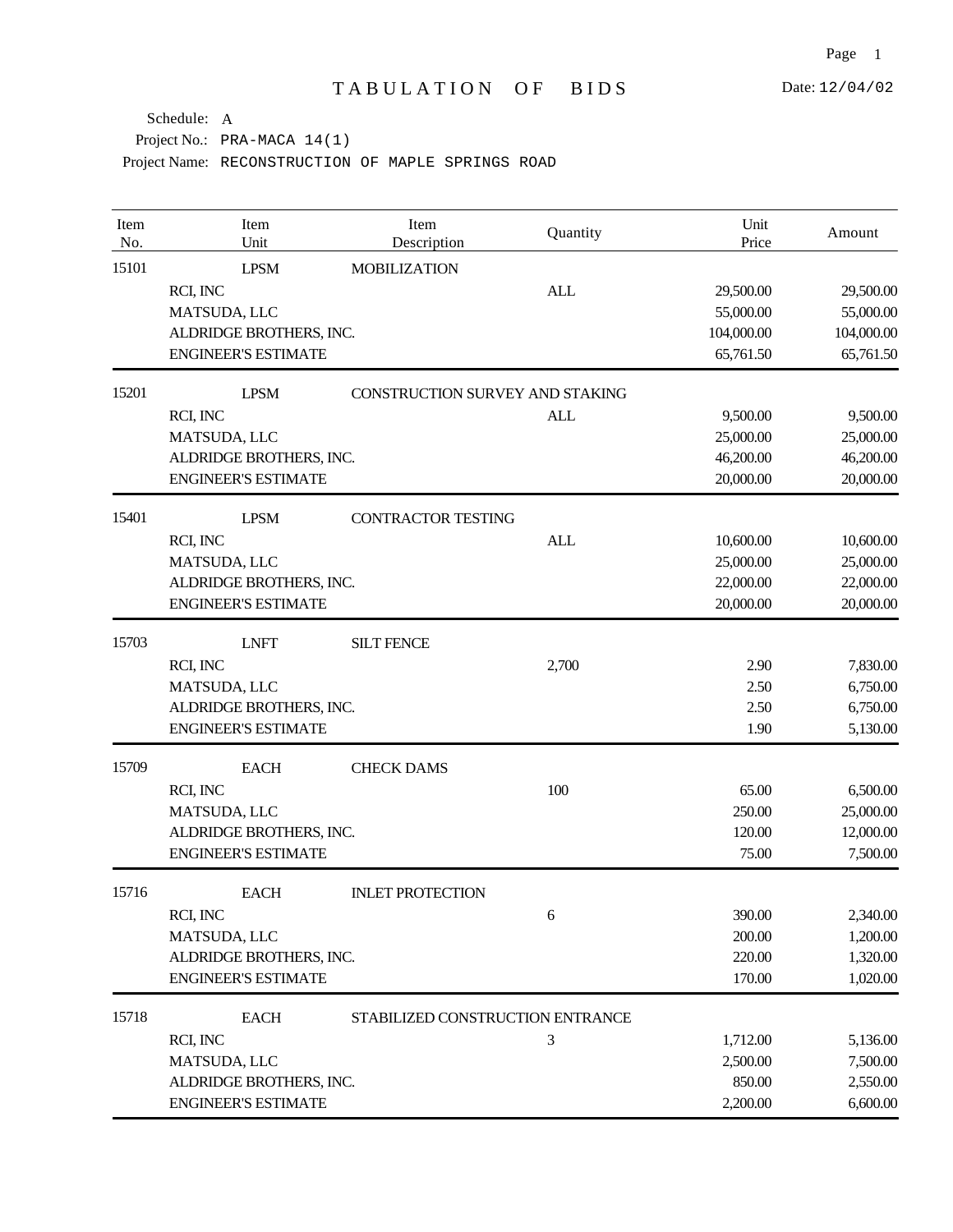| Item<br>No. | Item<br>Unit               | Item<br>Description          | Quantity | Unit<br>Price | Amount     |
|-------------|----------------------------|------------------------------|----------|---------------|------------|
| 20101       | <b>ACRE</b>                | <b>CLEARING AND GRUBBING</b> |          |               |            |
|             | RCI, INC                   |                              | 8.6      | 7,920.00      | 68,112.00  |
|             | MATSUDA, LLC               |                              |          | 8,500.00      | 73,100.00  |
|             | ALDRIDGE BROTHERS, INC.    |                              |          | 7,500.00      | 64,500.00  |
|             | <b>ENGINEER'S ESTIMATE</b> |                              |          | 5,300.00      | 45,580.00  |
| 20301E      | <b>EACH</b>                | REMOVAL OF HEADWALLS         |          |               |            |
|             | RCI, INC                   |                              | 6        | 213.00        | 1,278.00   |
|             | MATSUDA, LLC               |                              |          | 300.00        | 1,800.00   |
|             | ALDRIDGE BROTHERS, INC.    |                              |          | 500.00        | 3,000.00   |
|             | <b>ENGINEER'S ESTIMATE</b> |                              |          | 360.00        | 2,160.00   |
| 20301H      | <b>EACH</b>                | REMOVAL OF PIPE CULVERTS     |          |               |            |
|             | RCI, INC                   |                              | 3        | 235.00        | 705.00     |
|             | MATSUDA, LLC               |                              |          | 800.00        | 2,400.00   |
|             | ALDRIDGE BROTHERS, INC.    |                              |          | 800.00        | 2,400.00   |
|             | <b>ENGINEER'S ESTIMATE</b> |                              |          | 123.00        | 369.00     |
| 20302WC     | <b>LNFT</b>                | REMOVAL OF GUARDRAIL, TIMBER |          |               |            |
|             | RCI, INC                   |                              | 100      | 7.50          | 750.00     |
|             | MATSUDA, LLC               |                              |          | 5.50          | 550.00     |
|             | ALDRIDGE BROTHERS, INC.    |                              |          | 11.00         | 1,100.00   |
|             | <b>ENGINEER'S ESTIMATE</b> |                              |          | 2.00          | 200.00     |
| 20401       | <b>CUYD</b>                | ROADWAY EXCAVATION           |          |               |            |
|             | RCI, INC                   |                              | 25,000   | 5.64          | 141,000.00 |
|             | MATSUDA, LLC               |                              |          | 10.50         | 262,500.00 |
|             | ALDRIDGE BROTHERS, INC.    |                              |          | 15.00         | 375,000.00 |
|             | <b>ENGINEER'S ESTIMATE</b> |                              |          | 6.50          | 162,500.00 |
| 20402       | <b>CUYD</b>                | <b>SUBEXCAVATION</b>         |          |               |            |
|             | RCI, INC                   |                              | 700      | 20.85         | 14,595.00  |
|             | MATSUDA, LLC               |                              |          | 10.50         | 7,350.00   |
|             | ALDRIDGE BROTHERS, INC.    |                              |          | 17.00         | 11,900.00  |
|             | <b>ENGINEER'S ESTIMATE</b> |                              |          | 15.00         | 10,500.00  |
| 21101       | <b>SQYD</b>                | ROADWAY OBLITERATION         |          |               |            |
|             | RCI, INC                   |                              | 2,500    | 1.15          | 2,875.00   |
|             | MATSUDA, LLC               |                              |          | 4.00          | 10,000.00  |
|             | ALDRIDGE BROTHERS, INC.    |                              |          | 15.00         | 37,500.00  |
|             | <b>ENGINEER'S ESTIMATE</b> |                              |          | 4.00          | 10,000.00  |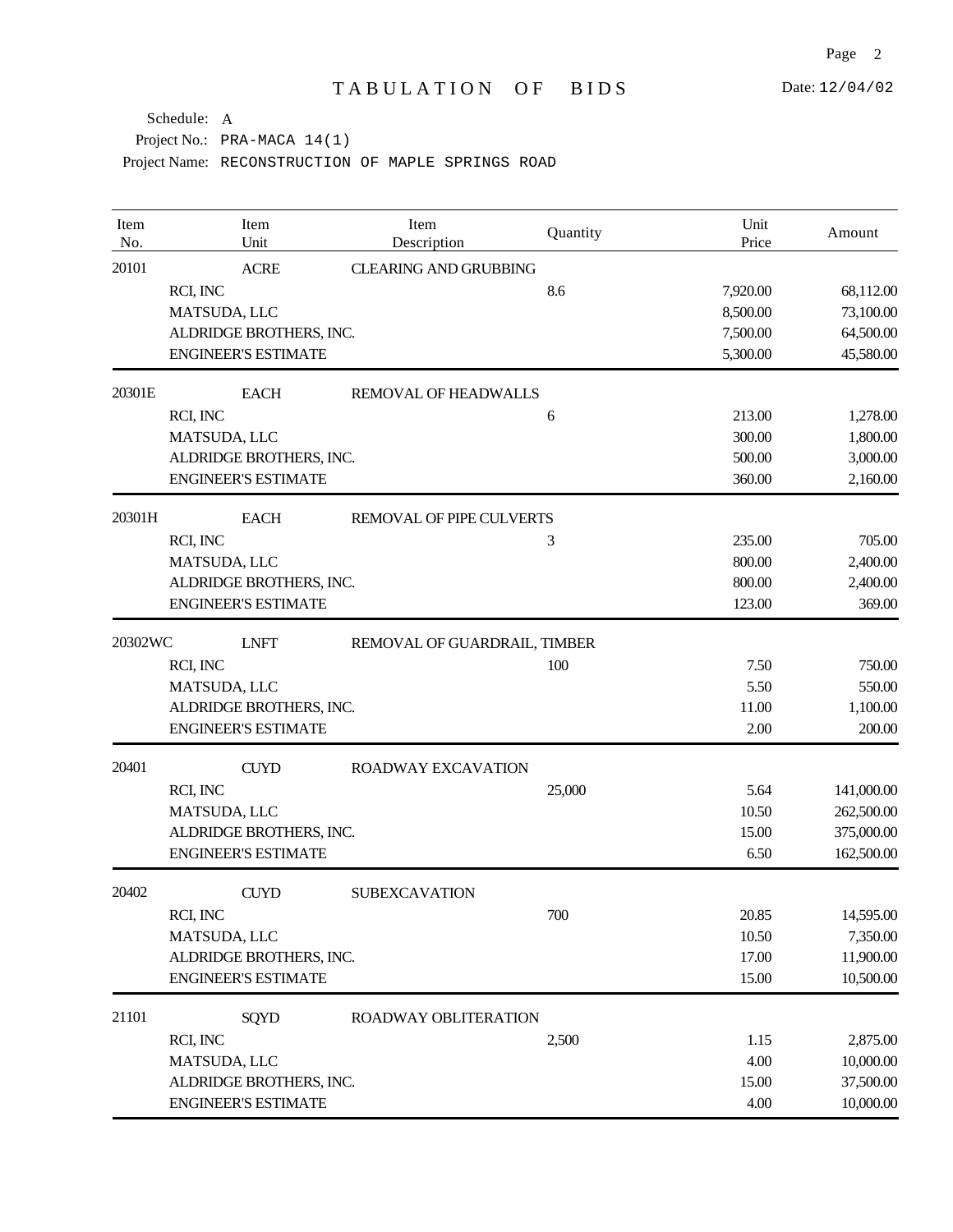| Item<br>No. | Item<br>Unit               | Item<br>Description                                                                                                    | Quantity                                                      | Unit<br>Price | Amount     |  |
|-------------|----------------------------|------------------------------------------------------------------------------------------------------------------------|---------------------------------------------------------------|---------------|------------|--|
| 25101C      | <b>CUYD</b>                | PLACED RIPRAP, CLASS 3                                                                                                 |                                                               |               |            |  |
|             | RCI, INC                   |                                                                                                                        | 15                                                            | 85.00         | 1,275.00   |  |
|             | MATSUDA, LLC               |                                                                                                                        |                                                               | 50.00         | 750.00     |  |
|             | ALDRIDGE BROTHERS, INC.    |                                                                                                                        |                                                               | 70.00         | 1,050.00   |  |
|             | <b>ENGINEER'S ESTIMATE</b> |                                                                                                                        |                                                               | 40.00         | 600.00     |  |
| 30101Z      | <b>TON</b>                 | AGGREGATE BASE, GRADING C OR D                                                                                         |                                                               |               |            |  |
|             | RCI, INC                   |                                                                                                                        | 10,500                                                        | 18.67         | 196,035.00 |  |
|             | MATSUDA, LLC               |                                                                                                                        |                                                               | 18.50         | 194,250.00 |  |
|             | ALDRIDGE BROTHERS, INC.    |                                                                                                                        |                                                               | 16.50         | 173,250.00 |  |
|             | <b>ENGINEER'S ESTIMATE</b> |                                                                                                                        |                                                               | 15.15         | 159,075.00 |  |
| 30501       | <b>TON</b>                 | AGGREGATE-TOPSOIL COURSE                                                                                               |                                                               |               |            |  |
|             | RCI, INC                   |                                                                                                                        | 1,300                                                         | 32.90         | 42,770.00  |  |
|             | MATSUDA, LLC               |                                                                                                                        |                                                               | 25.00         | 32,500.00  |  |
|             | ALDRIDGE BROTHERS, INC.    |                                                                                                                        |                                                               | 27.50         | 35,750.00  |  |
|             | <b>ENGINEER'S ESTIMATE</b> |                                                                                                                        |                                                               | 29.00         | 37,700.00  |  |
| 41801AAC    | <b>TON</b>                 | SUPERPAVE ASPHALT CONCRETE PAVEMENT, 3/8-INCH NOMINAL MAXIMUM<br>SIZE AGGREGATE, <0.3 ESAL, TYPE 3 PAVEMENT SMOOTHNESS |                                                               |               |            |  |
|             | RCI, INC                   |                                                                                                                        | 1,500                                                         | 49.79         | 74,685.00  |  |
|             | MATSUDA, LLC               |                                                                                                                        |                                                               | 45.00         | 67,500.00  |  |
|             | ALDRIDGE BROTHERS, INC.    |                                                                                                                        |                                                               | 44.00         | 66,000.00  |  |
|             | <b>ENGINEER'S ESTIMATE</b> |                                                                                                                        |                                                               | 45.00         | 67,500.00  |  |
| 41801CA     | <b>TON</b>                 | SIZE AGGREGATE, <0.3 ESAL                                                                                              | SUPERPAVE ASPHALT CONCRETE PAVEMENT, 3/4-INCH NOMINAL MAXIMUM |               |            |  |
|             | RCI, INC                   |                                                                                                                        | 2,250                                                         | 44.80         | 100,800.00 |  |
|             | MATSUDA, LLC               |                                                                                                                        |                                                               | 42.50         | 95,625.00  |  |
|             | ALDRIDGE BROTHERS, INC.    |                                                                                                                        |                                                               | 40.00         | 90,000.00  |  |
|             | <b>ENGINEER'S ESTIMATE</b> |                                                                                                                        |                                                               | 40.00         | 90,000.00  |  |
| 60201H      | <b>LNFT</b>                | 12-INCH PIPE CULVERT                                                                                                   |                                                               |               |            |  |
|             | RCI, INC                   |                                                                                                                        | 25                                                            | 42.72         | 1,068.00   |  |
|             | MATSUDA, LLC               |                                                                                                                        |                                                               | 35.00         | 875.00     |  |
|             | ALDRIDGE BROTHERS, INC.    |                                                                                                                        |                                                               | 21.00         | 525.00     |  |
|             | <b>ENGINEER'S ESTIMATE</b> |                                                                                                                        |                                                               | 33.00         | 825.00     |  |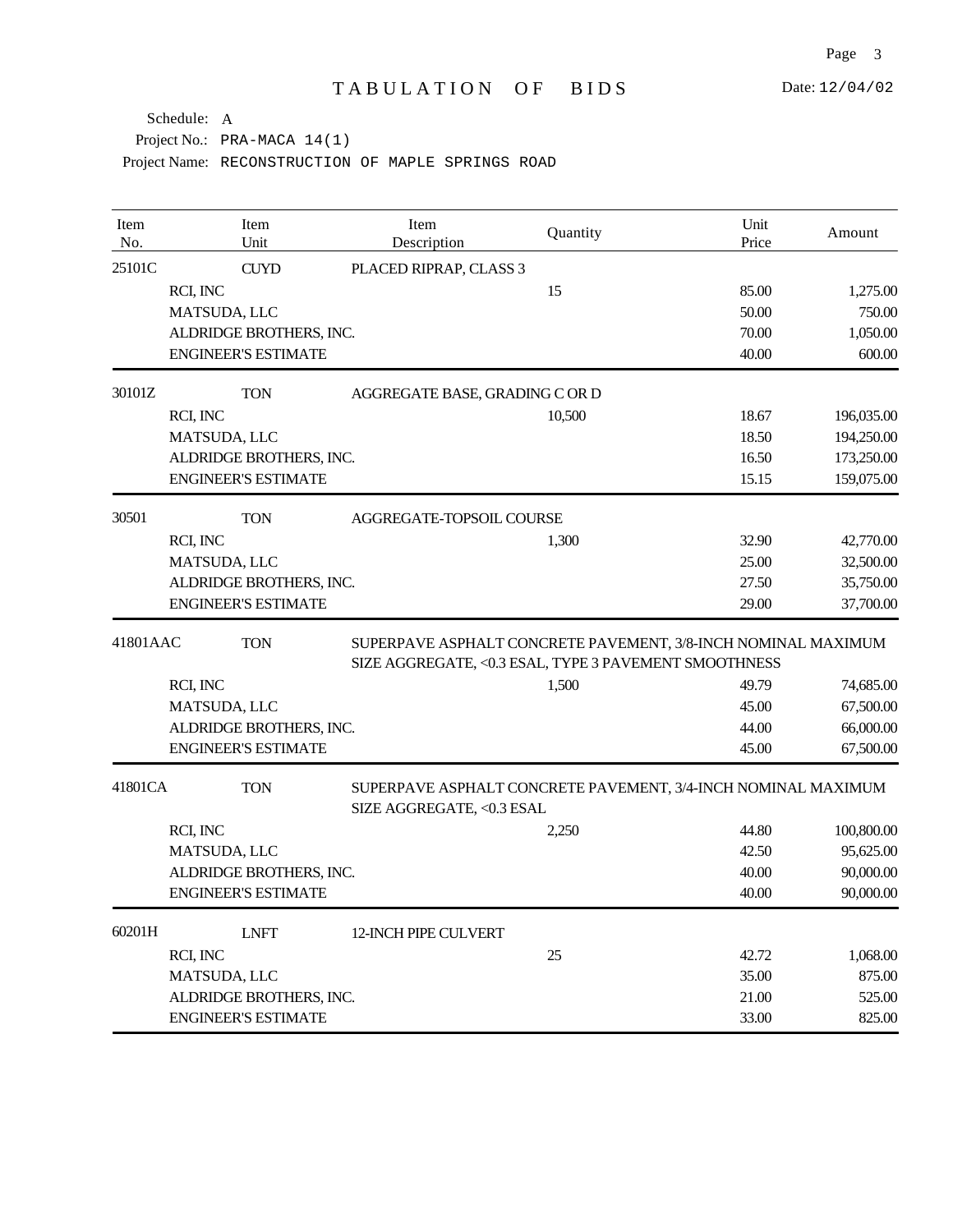Page 4

| Item<br>No. | Item<br>Unit               | Item<br>Description                        | Quantity | Unit<br>Price | Amount    |
|-------------|----------------------------|--------------------------------------------|----------|---------------|-----------|
| 60201K      | <b>LNFT</b>                | <b>18-INCH PIPE CULVERT</b>                |          |               |           |
|             | RCI, INC                   |                                            | 190      | 52.70         | 10,013.00 |
|             | MATSUDA, LLC               |                                            |          | 60.00         | 11,400.00 |
|             | ALDRIDGE BROTHERS, INC.    |                                            |          | 27.00         | 5,130.00  |
|             | <b>ENGINEER'S ESTIMATE</b> |                                            |          | 40.00         | 7,600.00  |
| 60201M      | <b>LNFT</b>                | 24-INCH PIPE CULVERT                       |          |               |           |
|             | RCI, INC                   |                                            | 120      | 61.80         | 7,416.00  |
|             | MATSUDA, LLC               |                                            |          | 70.00         | 8,400.00  |
|             | ALDRIDGE BROTHERS, INC.    |                                            |          | 32.00         | 3,840.00  |
|             | <b>ENGINEER'S ESTIMATE</b> |                                            |          | 48.50         | 5,820.00  |
| 60510       | <b>TON</b>                 | <b>GRANULAR BACKFILL</b>                   |          |               |           |
|             | RCI, INC                   |                                            | 1,450    | 20.20         | 29,290.00 |
|             | MATSUDA, LLC               |                                            |          | 20.00         | 29,000.00 |
|             | ALDRIDGE BROTHERS, INC.    |                                            |          | 25.00         | 36,250.00 |
|             | <b>ENGINEER'S ESTIMATE</b> |                                            |          | 15.00         | 21,750.00 |
| 61102GD     | <b>LNFT</b>                | 2-INCH WATERLINE, POLYVINYL CHLORIDE (PVC) |          |               |           |
|             | RCI, INC                   |                                            | 1,850    | 5.80          | 10,730.00 |
|             | MATSUDA, LLC               |                                            |          | 13.00         | 24,050.00 |
|             | ALDRIDGE BROTHERS, INC.    |                                            |          | 6.00          | 11,100.00 |
|             | <b>ENGINEER'S ESTIMATE</b> |                                            |          | 5.50          | 10,175.00 |
| 61110D      | <b>EACH</b>                | RELOCATE FIRE HYDRANT                      |          |               |           |
|             | RCI, INC                   |                                            | 1        | 1,460.00      | 1,460.00  |
|             | MATSUDA, LLC               |                                            |          | 1,500.00      | 1,500.00  |
|             | ALDRIDGE BROTHERS, INC.    |                                            |          | 1,000.00      | 1,000.00  |
|             | <b>ENGINEER'S ESTIMATE</b> |                                            |          | 1,125.00      | 1,125.00  |
| 61110E      | <b>EACH</b>                | RELOCATE WATER METER                       |          |               |           |
|             | RCI, INC                   |                                            | 1        | 650.00        | 650.00    |
|             | MATSUDA, LLC               |                                            |          | 750.00        | 750.00    |
|             | ALDRIDGE BROTHERS, INC.    |                                            |          | 600.00        | 600.00    |
|             | <b>ENGINEER'S ESTIMATE</b> |                                            |          | 685.00        | 685.00    |
| 61701G      | <b>LNFT</b>                | <b>GUARDRAIL SYSTEM SBTA</b>               |          |               |           |
|             | RCI, INC                   |                                            | 440      | 93.35         | 41,074.00 |
|             | MATSUDA, LLC               |                                            |          | 75.00         | 33,000.00 |
|             | ALDRIDGE BROTHERS, INC.    |                                            |          | 27.50         | 12,100.00 |
|             | <b>ENGINEER'S ESTIMATE</b> |                                            |          | 55.00         | 24,200.00 |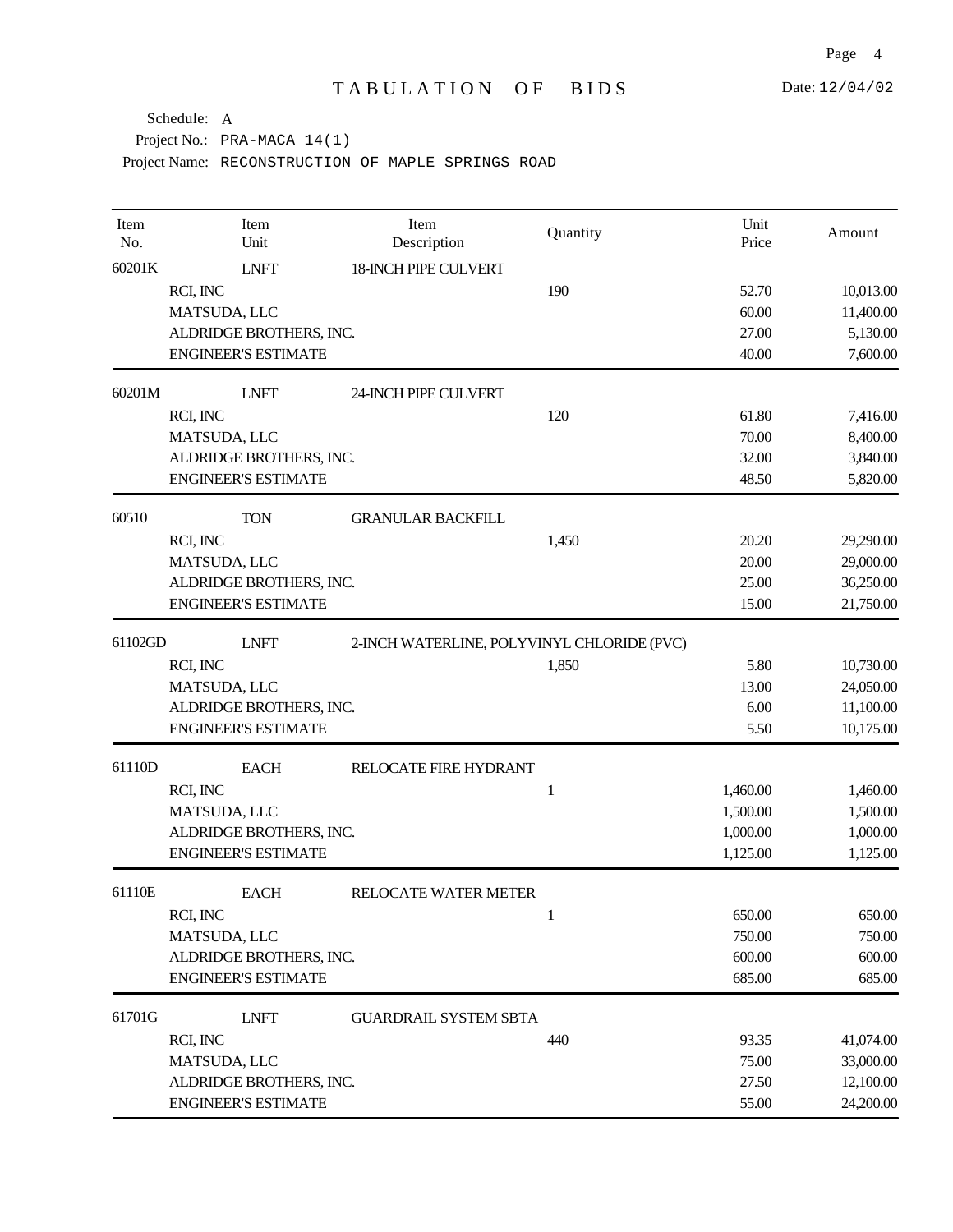Date: 12/04/02

| Item<br>No. | Item<br>Unit                                    | Item<br>Description                             | Quantity | Unit<br>Price | Amount    |  |
|-------------|-------------------------------------------------|-------------------------------------------------|----------|---------------|-----------|--|
| 62007AH     | <b>EACH</b>                                     | STONE MASONRY HEADWALL FOR 12-INCH PIPE CULVERT |          |               |           |  |
|             | RCI, INC                                        |                                                 | 2        | 1,315.00      | 2,630.00  |  |
|             | MATSUDA, LLC                                    |                                                 |          | 2,000.00      | 4,000.00  |  |
|             | ALDRIDGE BROTHERS, INC.                         |                                                 |          | 5,000.00      | 10,000.00 |  |
|             | <b>ENGINEER'S ESTIMATE</b>                      |                                                 |          | 3,000.00      | 6,000.00  |  |
| 62007AK     | <b>EACH</b>                                     | STONE MASONRY HEADWALL FOR 18-INCH PIPE CULVERT |          |               |           |  |
|             | RCI, INC                                        |                                                 | 8        | 1,790.00      | 14,320.00 |  |
|             | MATSUDA, LLC                                    |                                                 |          | 2,500.00      | 20,000.00 |  |
|             | ALDRIDGE BROTHERS, INC.                         |                                                 |          | 6,700.00      | 53,600.00 |  |
|             | <b>ENGINEER'S ESTIMATE</b>                      |                                                 |          | 3,450.00      | 27,600.00 |  |
| 62007AM     | <b>EACH</b>                                     | STONE MASONRY HEADWALL FOR 24-INCH PIPE CULVERT |          |               |           |  |
|             | RCI, INC                                        |                                                 | 4        | 4,170.00      | 16,680.00 |  |
|             | MATSUDA, LLC                                    |                                                 |          | 3,000.00      | 12,000.00 |  |
|             | ALDRIDGE BROTHERS, INC.                         |                                                 |          | 9,000.00      | 36,000.00 |  |
|             | <b>ENGINEER'S ESTIMATE</b>                      |                                                 |          | 3,900.00      | 15,600.00 |  |
| 62404K      | SQYD<br>PLACING CONSERVED TOPSOIL, 4-INCH DEPTH |                                                 |          |               |           |  |
|             | RCI, INC                                        |                                                 | 24,500   | 0.41          | 10,045.00 |  |
|             | MATSUDA, LLC                                    |                                                 |          | 1.50          | 36,750.00 |  |
|             | ALDRIDGE BROTHERS, INC.                         |                                                 |          | 0.15          | 3,675.00  |  |
|             | <b>ENGINEER'S ESTIMATE</b>                      |                                                 |          | 0.50          | 12,250.00 |  |
| 62518       | SQYD                                            | <b>TURF ESTABLISHMENT</b>                       |          |               |           |  |
|             | RCI, INC                                        |                                                 | 30,000   | 0.30          | 9,000.00  |  |
|             | MATSUDA, LLC                                    |                                                 |          | 0.50          | 15,000.00 |  |
|             | ALDRIDGE BROTHERS, INC.                         |                                                 |          | 0.50          | 15,000.00 |  |
|             | <b>ENGINEER'S ESTIMATE</b>                      |                                                 |          | 0.80          | 24,000.00 |  |
| 62901A      | <b>SQYD</b>                                     | <b>EROSION CONTROL MAT TYPE 1</b>               |          |               |           |  |
|             | RCI, INC                                        |                                                 | 2,800    | 1.93          | 5,404.00  |  |
|             | MATSUDA, LLC                                    |                                                 |          | 2.00          | 5,600.00  |  |
|             | ALDRIDGE BROTHERS, INC.                         |                                                 |          | 4.50          | 12,600.00 |  |
|             | <b>ENGINEER'S ESTIMATE</b>                      |                                                 |          | 4.85          | 13,580.00 |  |
| 62901E      | <b>SQYD</b>                                     | <b>EROSION CONTROL MAT TYPE 5</b>               |          |               |           |  |
|             | RCI, INC                                        |                                                 | 4,200    | 2.05          | 8,610.00  |  |
|             | MATSUDA, LLC                                    |                                                 |          | 5.00          | 21,000.00 |  |
|             | ALDRIDGE BROTHERS, INC.                         |                                                 |          | 6.50          | 27,300.00 |  |
|             | <b>ENGINEER'S ESTIMATE</b>                      |                                                 |          | 6.00          | 25,200.00 |  |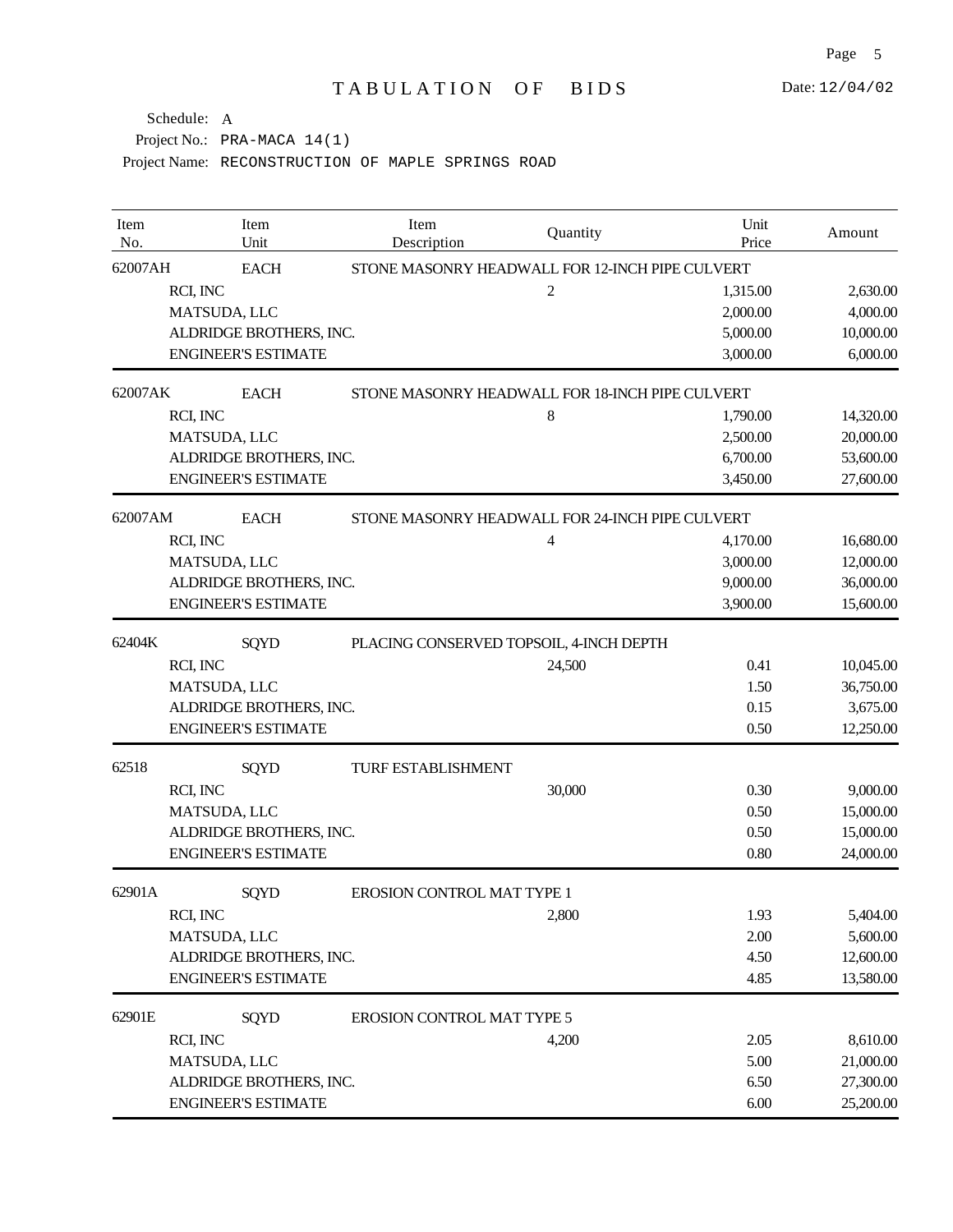| Item<br>No. | Item<br>Unit                             | Item<br>Description              | Quantity                                | Unit<br>Price | Amount    |
|-------------|------------------------------------------|----------------------------------|-----------------------------------------|---------------|-----------|
| 63303CC     | <b>EACH</b>                              |                                  | SIGNS, ALUMINUM PANELS, TYPE 3 SHEETING |               |           |
|             | RCI, INC                                 |                                  | $\overline{c}$                          | 230.00        | 460.00    |
|             | MATSUDA, LLC                             |                                  |                                         | 400.00        | 800.00    |
|             | ALDRIDGE BROTHERS, INC.                  |                                  |                                         | 200.00        | 400.00    |
|             | <b>ENGINEER'S ESTIMATE</b>               |                                  |                                         | 150.00        | 300.00    |
| 63308A      | <b>EACH</b>                              | REMOVING AND RESETTING SIGN      |                                         |               |           |
|             | RCI, INC                                 |                                  | 8                                       | 140.00        | 1,120.00  |
|             | MATSUDA, LLC                             |                                  |                                         | 500.00        | 4,000.00  |
|             | ALDRIDGE BROTHERS, INC.                  |                                  |                                         | 200.00        | 1,600.00  |
|             | <b>ENGINEER'S ESTIMATE</b>               |                                  |                                         | 250.00        | 2,000.00  |
| 63401HA     | <b>LNFT</b>                              | PAVEMENT MARKINGS, TYPE H, SOLID |                                         |               |           |
|             | RCI, INC                                 |                                  | 20,500                                  | 0.23          | 4,715.00  |
|             | MATSUDA, LLC                             |                                  |                                         | 0.45          | 9,225.00  |
|             | ALDRIDGE BROTHERS, INC.                  |                                  |                                         | 0.20          | 4,100.00  |
|             | <b>ENGINEER'S ESTIMATE</b>               |                                  |                                         | 0.50          | 10,250.00 |
| 63402H      | <b>SQFT</b><br>PAVEMENT MARKINGS, TYPE H |                                  |                                         |               |           |
|             | RCI, INC                                 |                                  | 60                                      | 2.50          | 150.00    |
|             | MATSUDA, LLC                             |                                  |                                         | 10.00         | 600.00    |
|             | ALDRIDGE BROTHERS, INC.                  |                                  |                                         | 2.20          | 132.00    |
|             | <b>ENGINEER'S ESTIMATE</b>               |                                  |                                         | 2.85          | 171.00    |
| 63505C      | <b>EACH</b>                              | <b>BARRICADE, TYPE 3</b>         |                                         |               |           |
|             | RCI, INC                                 |                                  | 9                                       | 220.00        | 1,980.00  |
|             | MATSUDA, LLC                             |                                  |                                         | 500.00        | 4,500.00  |
|             | ALDRIDGE BROTHERS, INC.                  |                                  |                                         | 200.00        | 1,800.00  |
|             | <b>ENGINEER'S ESTIMATE</b>               |                                  |                                         | 375.00        | 3,375.00  |
| 63506A      | <b>EACH</b>                              | CONE, TYPE A                     |                                         |               |           |
|             | RCI, INC                                 |                                  | 16                                      | 30.00         | 480.00    |
|             | MATSUDA, LLC                             |                                  |                                         | 100.00        | 1,600.00  |
|             | ALDRIDGE BROTHERS, INC.                  |                                  |                                         | 50.00         | 800.00    |
|             | <b>ENGINEER'S ESTIMATE</b>               |                                  |                                         | 29.75         | 476.00    |
| 63507       | <b>SQFT</b>                              | <b>CONSTRUCTION SIGN</b>         |                                         |               |           |
|             | RCI, INC                                 |                                  | 420                                     | 17.10         | 7,182.00  |
|             | MATSUDA, LLC                             |                                  |                                         | 12.00         | 5,040.00  |
|             | ALDRIDGE BROTHERS, INC.                  |                                  |                                         | 20.00         | 8,400.00  |
|             | <b>ENGINEER'S ESTIMATE</b>               |                                  |                                         | 11.50         | 4,830.00  |

Page 6